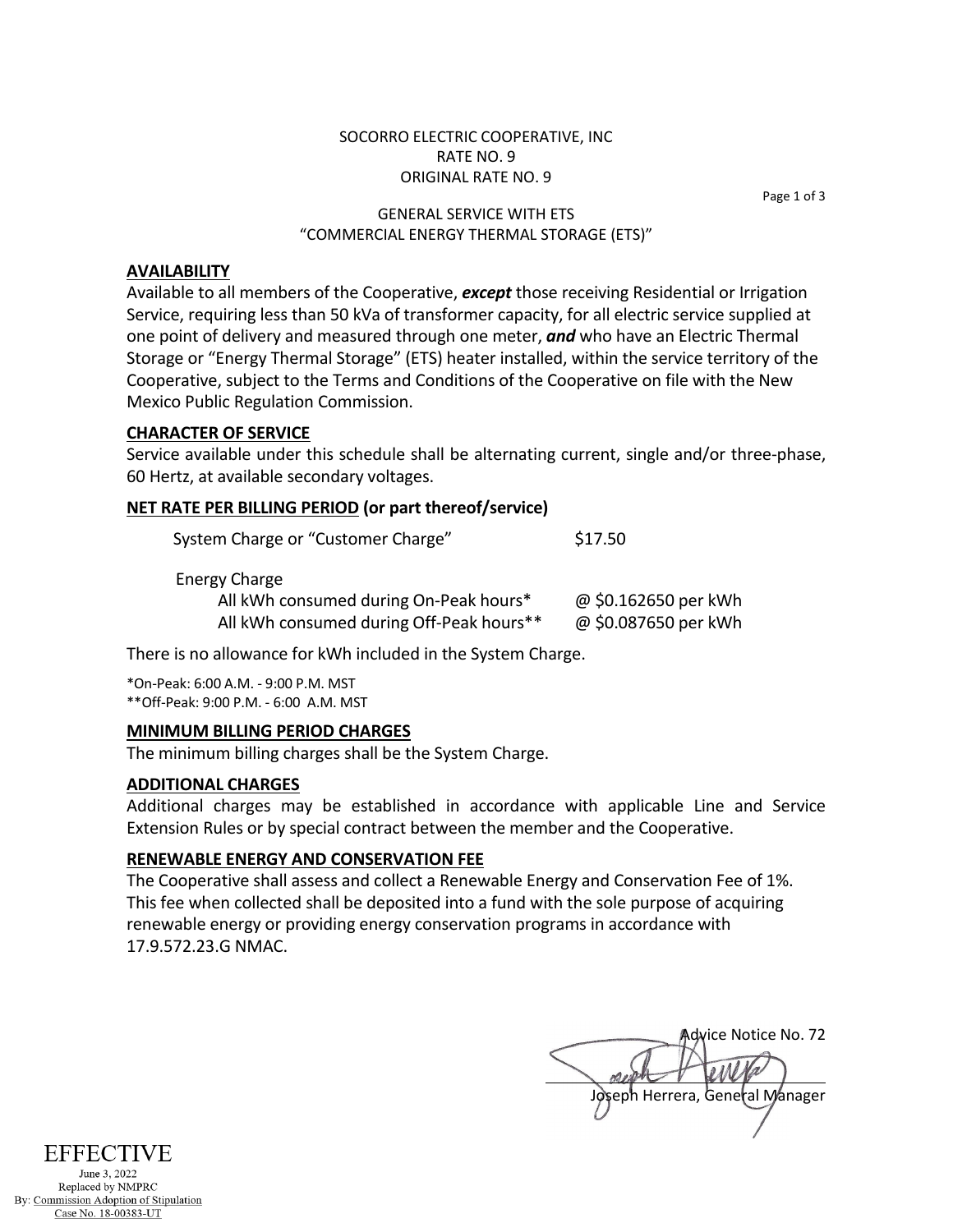# SOCORRO ELECTRIC COOPERATIVE, INC RATE NO. 9 ORIGINAL RATE NO. 9

Page 2 of 3

### GENERAL SERVICE WITH ETS "COMMERCIAL ENERGY THERMAL STORAGE (ETS)"

# **DEBT COST ADJUSTMENT ("DCA FACTOR")**

The Cooperative shall flow through to the users such increases or decreases in debt cost in accordance with 17.9.540.16 NMAC.

# **FUEL AND PURCHASED POWER COST ADJUSTMENT ("PCA FACTOR")**

The Cooperative shall flow through to the users such increases or decreases in fuel and purchased power cost in accordance with 17.9.550.12 NMAC.

#### **TAX ADJUSTMENT**

Billing under this schedule may be increased by an amount equal to the sum of the taxes payable under the Gross Receipts and Compensating Tax Act and of all other taxes, fees, or charges (exclusive of Ad Valorem, State and Federal Income Taxes) payable by the Cooperative and levied or assessed by any governmental authority on the public utility service rendered, or on the right or privilege of rendering the service, or on any object or event incidental to the rendition of the service.

# **LATE FEE**

A late fee, no greater than the amount allowed by law, will be charged on all unpaid amounts due for utility service, which are delinquent per the provisions of the rules and regulations filed by the Cooperative and approved by the New Mexico Public Regulation Commission.

#### **TERMS OF PAYMENT**

All bills are net and payable within at least 20 days from the date of bill.

### **BILLING PERIOD**

The billing period shall be approximately 1/12 of a year but not necessarily a calendar month.

#### **CONDITIONS OF SERVICE**

- 1. The Terms and Conditions of the Cooperative on file with the New Mexico Public Regulation Commission shall apply.
- 2. All wiring, poles, lines and other equipment electrically located on the load side of the metering point, shall be considered the distribution system of the member and shall be furnished and maintained by the member.
- 3. The member's installation shall conform to City, State, and National Electrical Codes and Electrical Safety Codes.
- 4. The member shall not resell or share electric service with others.
- 5. The member must have an ETS unit installed to qualify for this rate.

Advice Notice No. 72 Joseph Herrera, General Manager